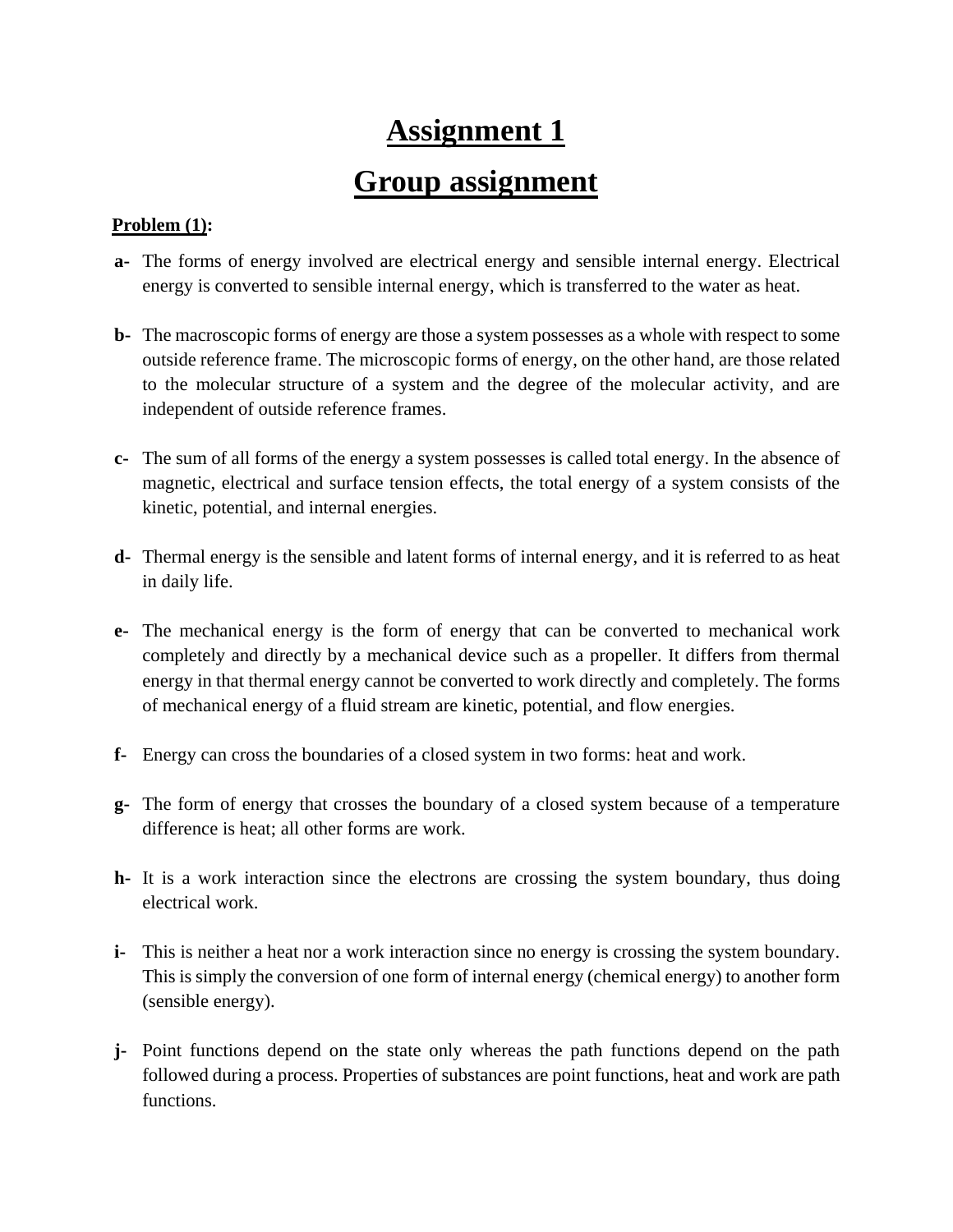- **k-** The work done is the same, but the power is different.
- **l-** No. This is the case for adiabatic systems only.
- **m-** Energy can be transferred to or from a control volume as heat, various forms of work, and by mass transport.
- **n-** The turbine efficiency, generator efficiency, and combined turbine-generator efficiency are defined as follows:

$$
\eta_{turbine} = \frac{Mechanical\ energy\ output}{Mechanical\ energy\ extracted\ from\ Fluid} = \frac{\dot{W}_{shaff,out}}{|\Delta \dot{E}_{mech, fluid}|}
$$
\n
$$
\eta_{generator} = \frac{Electrical\ power\ output}{Mechanical\ power\ input} = \frac{\dot{W}_{elect,out}}{\dot{W}_{shaff,in}}
$$
\n
$$
\eta_{turbine-gen} = \eta_{turbine} \times \eta_{generator} = \frac{\dot{W}_{elect,out}}{\dot{E}_{mech,in} - \dot{E}_{mech,out}} = \frac{\dot{W}_{elect,out}}{|\Delta \dot{E}_{mech, fluid}|}
$$

**o-** No, the combined pump-motor efficiency cannot be greater than either of the pump efficiency of the motor efficiency. This is because  $\eta_{pump-motor} = \eta_{pump} \times \eta_{motor}$ , and both  $\eta_{\text{pump}}$  and  $\eta_{\text{motor}}$  are less than one, and a number gets smaller when multiplied by a number smaller than one.

#### **Problem (3):**

Two sites with specified wind data are being considered for wind power generation. The site better suited for wind power generation is to be determined.

**Assumptions: 1-** The wind is blowing steadily at specified velocity during specified times. **2-** The wind power generation is negligible during other times.

**Properties** We take the density of air to be  $\rho = 1.25 \text{ kg/m}^3$  (it does not affect the final answer).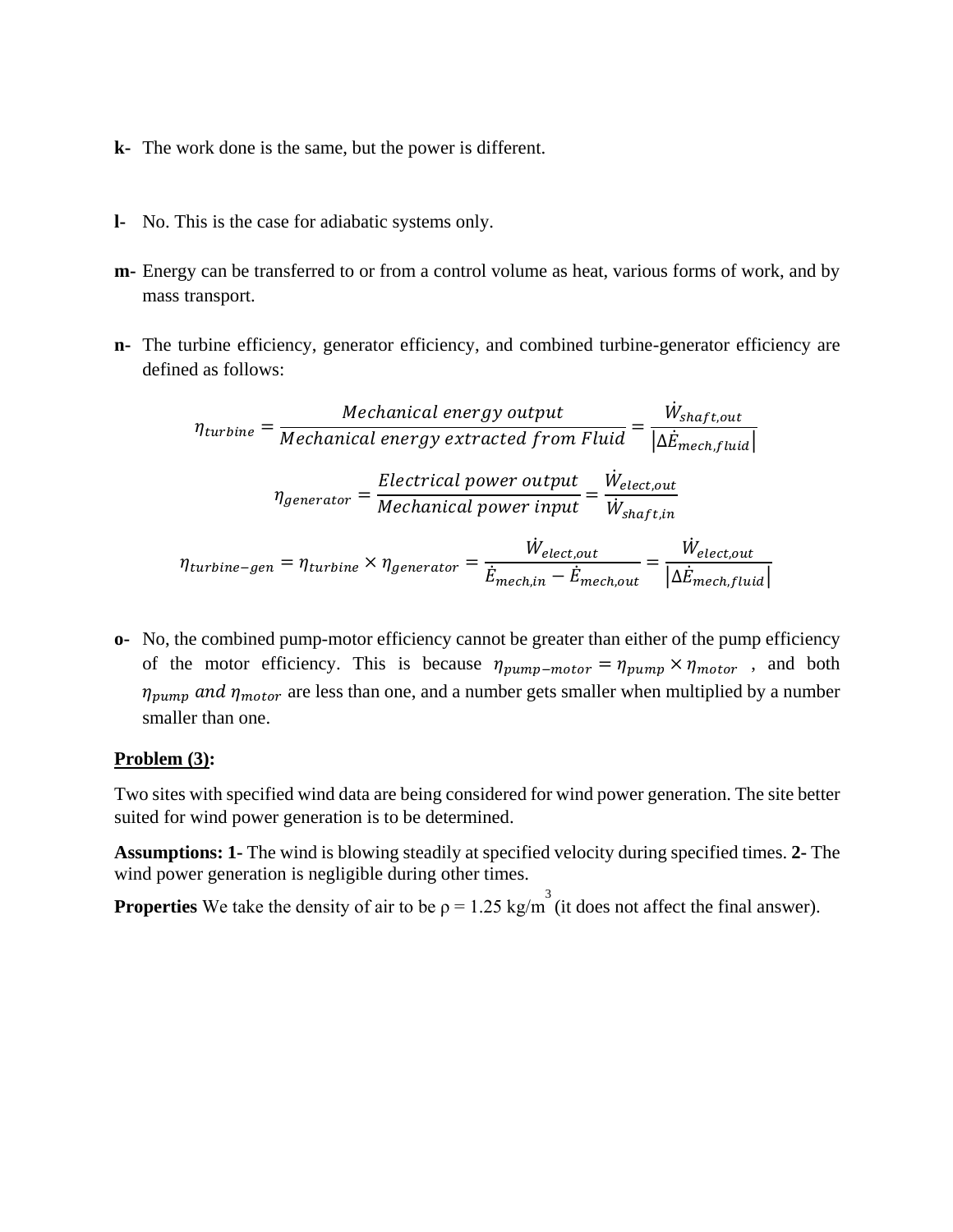

**Analysis:** Kinetic energy is the only form of mechanical energy the wind possesses, and it can be converted to work entirely. Therefore, the power potential of the wind is its kinetic energy, which is  $\sqrt{2}/2$  per unit mass, and  $\dot{m}V^2/2$  for a given mass flow rate. Considering a unit flow area (A = 1) m<sup>2</sup>), the maximum wind power and power generation becomes

$$
e_{\text{mech},1} = ke_1 = \frac{V_1^2}{2} = \frac{(7 \text{ m/s})^2}{2} \left(\frac{1 \text{ kJ/kg}}{1000 \text{ m}^2/\text{s}^2}\right) = 0.0245 \text{ kJ/kg}
$$

$$
e_{\text{mech},2} = ke_2 = \frac{V_2^2}{2} = \frac{(10 \text{ m/s})^2}{2} \left(\frac{1 \text{ kJ/kg}}{1000 \text{ m}^2/\text{s}^2}\right) = 0.050 \text{ kJ/kg}
$$

$$
\dot{W}_{\text{max},1} = \dot{E}_{\text{mech},1} = \dot{m}_1 e_{\text{mech},1} = \rho V_1 A k e_1 = (1.25 \text{ kg/m}^3)(7 \text{ m/s})(1 \text{ m}^2)(0.0245 \text{ kJ/kg}) = 0.2144 \text{ kW}
$$
\n
$$
\dot{W}_{\text{max},2} = \dot{E}_{\text{mech},2} = \dot{m}_2 e_{\text{mech},2} = \rho V_2 A k e_2 = (1.25 \text{ kg/m}^3)(10 \text{ m/s})(1 \text{ m}^2)(0.050 \text{ kJ/kg}) = 0.625 \text{ kW}
$$

Since  $1 \text{ kW} = 1 \text{ kJ/s}$ . Then the maximum electric power generations per year become

$$
E_{\text{max},1} = \dot{W}_{\text{max},1} \Delta t_1 = (0.2144 \text{ kW})(3000 \text{ h/yr}) = 643 \text{ kWh/yr (per m}^2 \text{ flow area})
$$
  

$$
E_{\text{max},2} = \dot{W}_{\text{max},2} \Delta t_2 = (0.625 \text{ kW})(2000 \text{ h/yr}) = 1250 \text{ kWh/yr (per m}^2 \text{ flow area})
$$

Therefore, second site is a better one for wind generation.

Discussion: Note the power generation of a wind turbine is proportional to the cube of the wind velocity, and thus the average wind velocity is the primary consideration in wind power generation decisions.

#### **Problem (10):**

The classrooms and faculty offices of a university campus are not occupied an average of 4 hours a day, but the lights are kept on. The amounts of electricity and money the campus will save per year if the lights are turned off during unoccupied periods are to be determined.